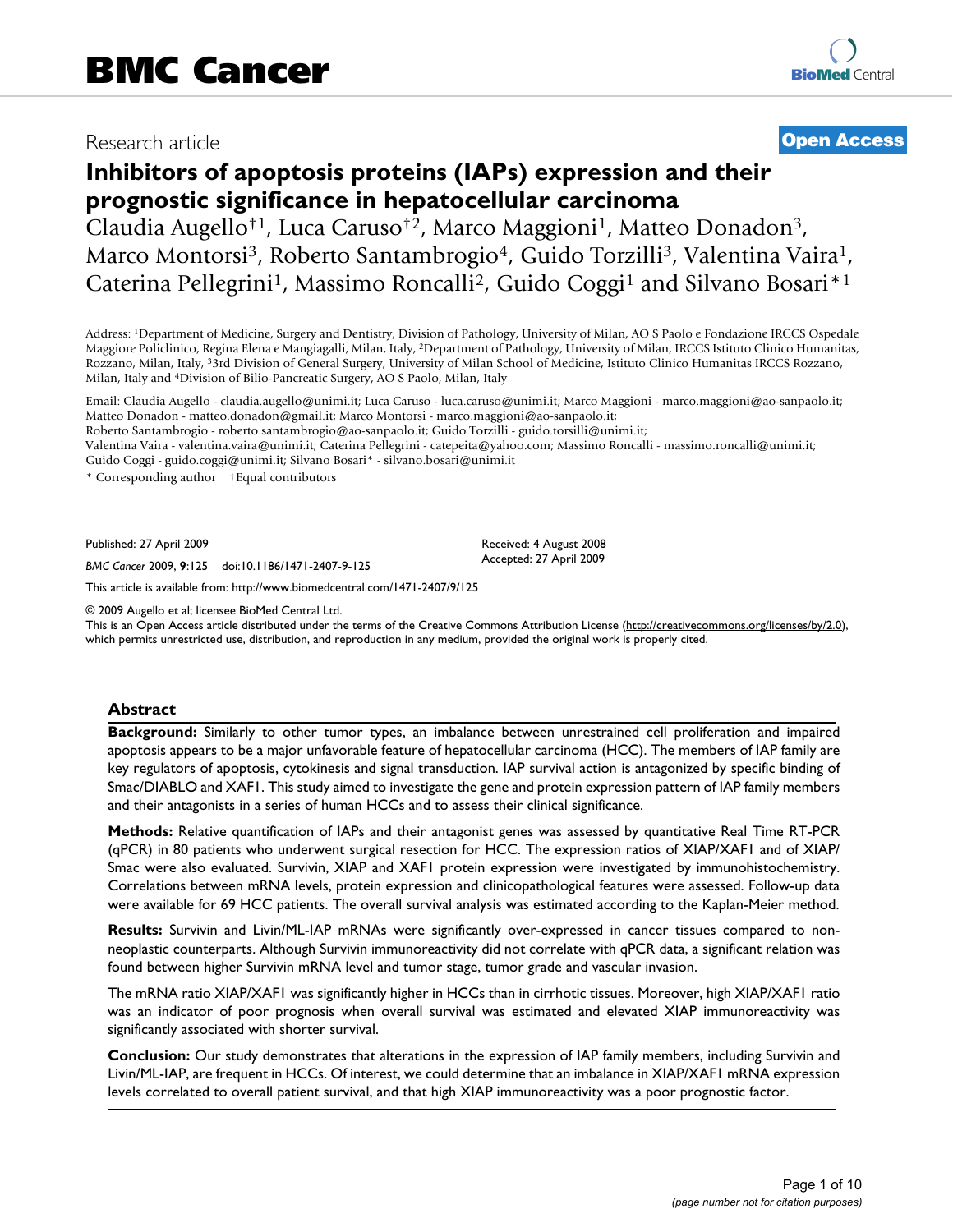# **Background**

Hepatocellular carcinoma (HCC), one of the most common malignant tumors worldwide, can be managed with surgical resection or transplantation in selected cases, whereas advanced tumors responds poorly to currently available medical therapies [1].

The understanding of the molecular pathways leading to the development of HCC may provide important data to develop new therapies. Similarly to other tumor types, an imbalance between unrestrained cell proliferation and impaired apoptosis appears to be a major unfavorable feature of HCC [2]. Recent studies have documented the over-expression of anti-apoptotic factors such as the inhibitors of apoptosis proteins (IAPs) in a variety of solid tumors and cancer cell lines [3].

Eight human IAPs have been identified so far: NAIP (BIRC1), c-IAP1 (BIRC2), c-IAP2 (BIRC3), X-linked IAP (XIAP, BIRC4), Survivin (BIRC5), Apollon (BRUCE, BIRC6), Livin/ML-IAP (BIRC7) and IAP-like protein 2 (BIRC8) [4]. The members of IAP family, defined by the presence of a baculovirus IAP repeat (BIR) protein domain, are key regulators of apoptosis, cytokinesis and signal transduction [3].

In addition to BIR domains, some members of this family as XIAP, c-IAP1, c-IAP2 and Livin/ML-IAP also have a RING domain that allows these proteins to act as E3 ubiquitin ligases [5]. The E3 ubiquitin ligase activity of the IAPs is capable of promoting ubiquitination and proteasomal degradation of caspases, TRAF2 and several other partners [4].

XIAP is unique among IAP proteins, because of its ability to inhibit and directly bind to activated caspases. Through its BIR2 domain with its N-terminal linker, XIAP binds to the active site of effectors caspase-3 or -7 and prevents substrate binding and subsequent catalysis [5]. On the other hand the BIR3 domain sequestrates active caspase-9. Furthermore, XIAP has been shown to promote nuclear factor -B (NF-B) activation by enhancing the translocation of NF-B from the cytoplasm into the nucleus, by increasing the degradation of inhibitor B protein and through its association with TAK1 kinase and its cofactor TAB1 [6].

The two main antagonists of IAP proteins are Smac/DIA-BLO and XAF1, involved in the balance and regulation of apoptotic stimuli. Smac/DIABLO is released from mitochondria together with cytochrome *c* after initiation of intrinsic apoptotic cascade. Smac appears to function as a general IAP inhibitor in that it is shown to bind to XIAP, cIAP1, cIAP2, Survivin, Livin/ML-IAP and BRUCE [3]. Conversely, the nuclear protein XAF1 exclusively interacts with XIAP, restraining this IAP anti-apoptotic action even

in healthy cells. The mechanism by which XAF1 antagonizes XIAP is not completely explained, although recent studies showed that XAF1 is able to sequestrate XIAP from the cytoplasm into the nucleus. Moreover, XAF1 expression is low or absent in several tumor cell lines [7].

Since XIAP, Smac/DIABLO and XAF1 are antagonistic regulators, it is reasonable to assume that their relative expression ratios, rather than the expression of a single regulator, determine susceptibility for apoptosis [8].

This study aimed to investigate the gene and protein expression pattern of IAP family members and its antagonists in a series of human HCCs and to assess their clinical and prognostic significance.

# **Methods** *Patients*

# Tissue samples were collected from 80 patients with liver cirrhosis who underwent surgical resection for HCC, between 1997 and 2007, in two hospitals (Istituto Clinico Humanitas and San Paolo Hospital, Milan). The study was carried out with Local Ethical committee approval. Patients included 62 men and 18 women (mean age: 67 years, range: 42–83). The number of patients positive for HCV, HBV was 54 and 9, respectively. None of the patients received chemotherapy, radiation and/or alcoholization therapy before surgery. In each case, samples of HCC and surrounding cirrhotic tissue were snap-frozen into cryovial with 1 ml of RNAlater® and stored at -80°C. Routinely Hematoxylin-Eosin-stained sections of HCCs and surrounding tissue were reviewed by two pathologists according to WHO (2000) and TNM (2002). The HCCs were histologically graded as I-IV on the basis of cellular atypia and architectural complexity, according to Edmonson. The evaluated clinicopathological features were: sex, age at diagnosis, viral infection, tumour histological features (histotype, stage, number and diameter of nodules, presence of capsule, microvascular invasion, Edmonson's grade of differentiation). These are summarized in table 1.

Clinical outcome data were available in 69 patients (86%). The follow-up period ranged from 1 to 75 months (average 34 months). At the last follow-up, 15 patients were deceased for HCC disease, whereas 22 patients were alive with HCC recurrence.

# *RNA extraction and Reverse Transcription*

Samples were homogenized in 1 ml of TRIzol® reagent (Invitrogen, Milan, Italy) with a tissue lyser (Qiagen). Total RNA was purified according to the manufacturers' protocol. Spectrophotometrical RNA quantification was conducted by GeneQuant II (Pharmacia Biotech) at 260 nm. Total RNA was stored at -80°C until molecular investigation was performed. In reverse transcription reactions,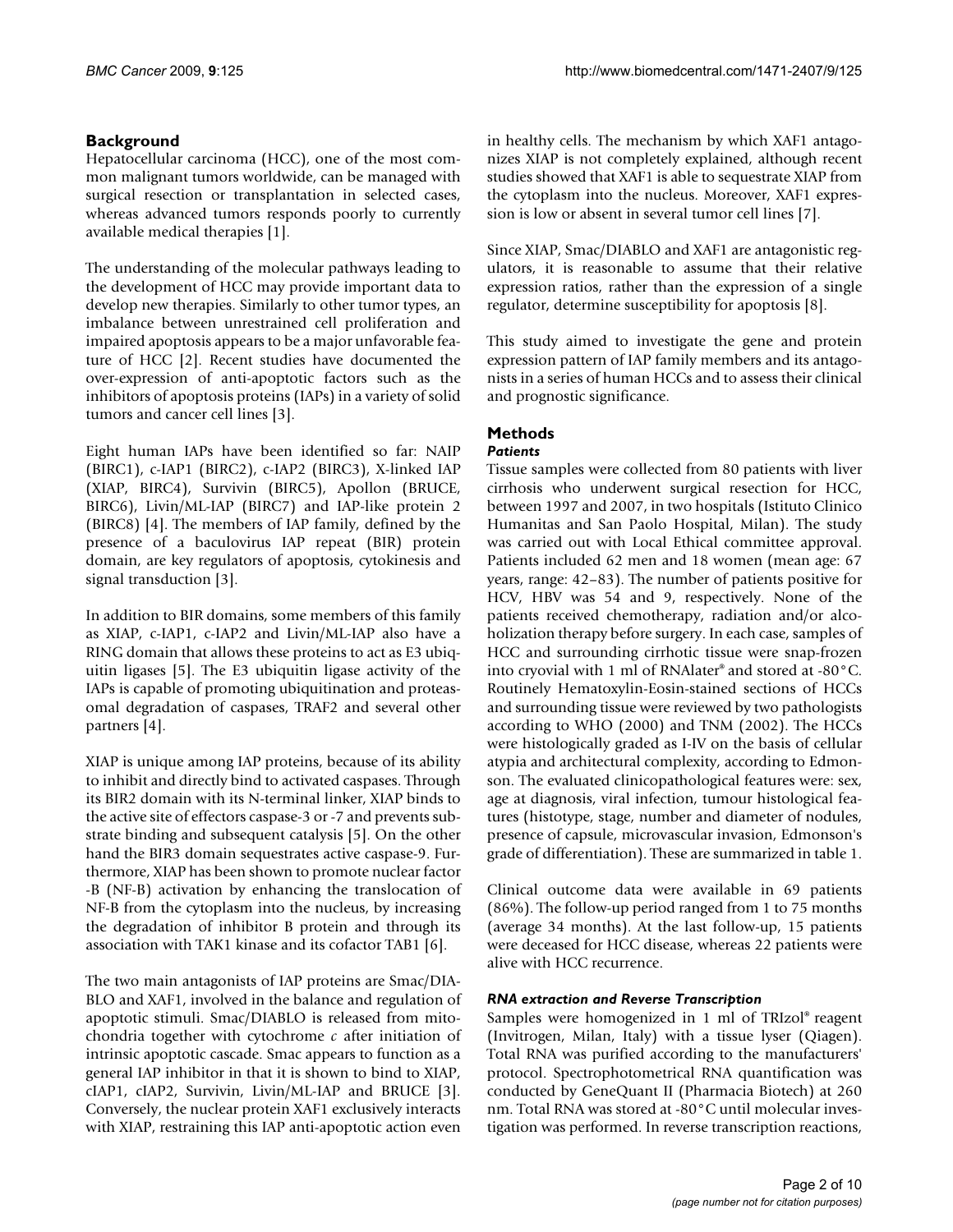| Patient's age      | ≤67 y: 34      | >67 y: 46      |                    |        |
|--------------------|----------------|----------------|--------------------|--------|
| Patient's sex      | male: 62       | female: 18     |                    |        |
| Histotype          | mixed: 24      | trabecular: 51 | pseudoglandular: 5 |        |
| Viral infection    | <b>HCV: 54</b> | HBV: 9         | None: 17           |        |
| Stage              | pTI: 36        | pT2: 33        | pT3:9              | pT4: 2 |
| Edmonson grade     | l: 8           | II: 35         | III: 32            | IV: 5  |
| Capsule            | <b>NO: 34</b>  | <b>YES: 46</b> |                    |        |
| Vascular invasion  | <b>NO: 58</b>  | <b>YES: 22</b> |                    |        |
| $N^{\circ}$ nodule | I:48           | $>$ : 32       |                    |        |
| Nodule size (cm)   | $\leq$ 3: 38   | >3:42          |                    |        |

#### **Table 1: Patients' information.**

1 μg of total RNA from each sample was used for cDNA generation in a final reaction volume of 100 μl with High Capacity cDNA Archive Kit (Applied Biosystems).

# *Real Time RT-PCR*

 $qPCR$  reactions of target ( $n = 9$ ) and housekeeping (HKG n = 8) genes were performed using Assay-on-Demand™ chemistry in an ABI PRISM 7900 HT Sequence Detection System (Applied Biosystems, Foster City, CA, USA). The assay identification numbers of target and housekeeping genes are as follow: Hs00244967\_m1 (BIRC1), Hs00357350\_m1 (BIRC2), Hs00154109\_m1 (BIRC3), Hs00236913\_m1 (XIAP), Hs00213882\_m1 (XAF1), Hs00153353\_m1 (BIRC5), Hs00212288\_m1 (BIRC6), Hs00223384\_m1 (BIRC7), Hs00219876\_m1 (Smac/DIA-BLO), Hs00609297\_m1 (HMBS), Hs99999905\_m1 (GADPH), Hs 99999907\_m1 (β-2M), Hs00188166\_m1 (SDHA), Hs00824723\_m1 (UBC), Hs00427620\_m1 (TBP), Hs99999909\_m1 (HPRT1), Hs99999903\_m1 (ACTβ). The BIRC5 assay is specific for its two splicing variants: NM\_001168.2 and NM\_001012271.1 (Survivin and Survivin2B, respectively). The BIRC7 assay recognizes all splicing variants of this gene.

Instrument raw data (fluorescence) of all the samples were converted in threshold cycles (Ct) by SDS 1.2 software (Applied Biosystem, Foster City, CA, USA). Ct values were then imported in Excel worksheet for relative quantification (RQ).

For RQ calculation, the geometrical mean of the three more stable HKGs (HMBS, β-2M and GAPDH, GeNorm software) [9], was used as normalization factor.

The Fold Change (FC) was calculated, defined as the ratio between averaged normalized expression level of targets in neoplastic and corresponding non-neoplastic samples. Normalized RQ were log2-transformed for statistical analysis.

The ratios of XIAP and its antagonists were calculated as follows: first, for every patient, the ratio between normalized expression level of XIAP and its antagonists both in

cancer and in cirrhotic tissue was calculated. Then the average value of these single ratios for all cancerous and cirrhotic samples, respectively, was calculated. Finally the fold change ratios of XIAP/XAF1 and XIAP/Smac were calculated.

## *Tissue Microarray (TMA) construction*

Representative tissue blocks from surgical resection of 40 patients (all included in qPCR study) were chosen to construct 2 TMA as previously described [10]. For each patient, seven cylindrical tissue cores were included in the TMA: three from carcinoma, two from cirrhotic tissue close to the cancer (< 1 cm) and two cirrhotic tissues taken at a distance of at least 3 cm from neoplastic lesion. From each TMA block a 4 μm-thick section was cut, stained with H&E and inspected for adequacy before immunohistochemical studies.

#### *Immunohistochemistry*

Serial 4 μm-thick sections from each TMA block were stained with a series of primary antibody: XIAP (clone 48, BD Biosciences, San Jose, CA USA) 1:100; XAF1 (ab32023, Abcam, Cambridge, USA) 1:100; full-length Survivin (NB 500-201, Novus Biologicals, Littleton, USA) 1:2000. Immunohistochemistry was performed using a Dako immunostainer (Dako, Glostrup, Denmark) and immunostaining was revealed by Dako EnVision™ Detection Kit with Peroxidase/DAB as chromogen. All slides were counterstained with haematoxylin.

Immunohistochemical results were evaluated by two pathologists blinded to clinical data. Intensity and percentage of positive cells were calculated by averaging out replicate cores. The percentage of immunoreactive tumor cells and cirrhotic liver cells was determined and assigned to one of the following five categories:  $0, \frac{(-5\%)}{1}, \frac{1}{5\%}$ 24%); 2, (25%–49%); 3, (50%–74%) and 4, (≥75%). The intensity of immunostaining was scored as absent (0), mild (1), moderate (2) and marked (3). The percentage of positive cells and staining intensity were multiplied to produce a weighted score for each case. Cases with weighted score 0 were defined as negative; 1–6 as low expressors and 7–12 as high expressors.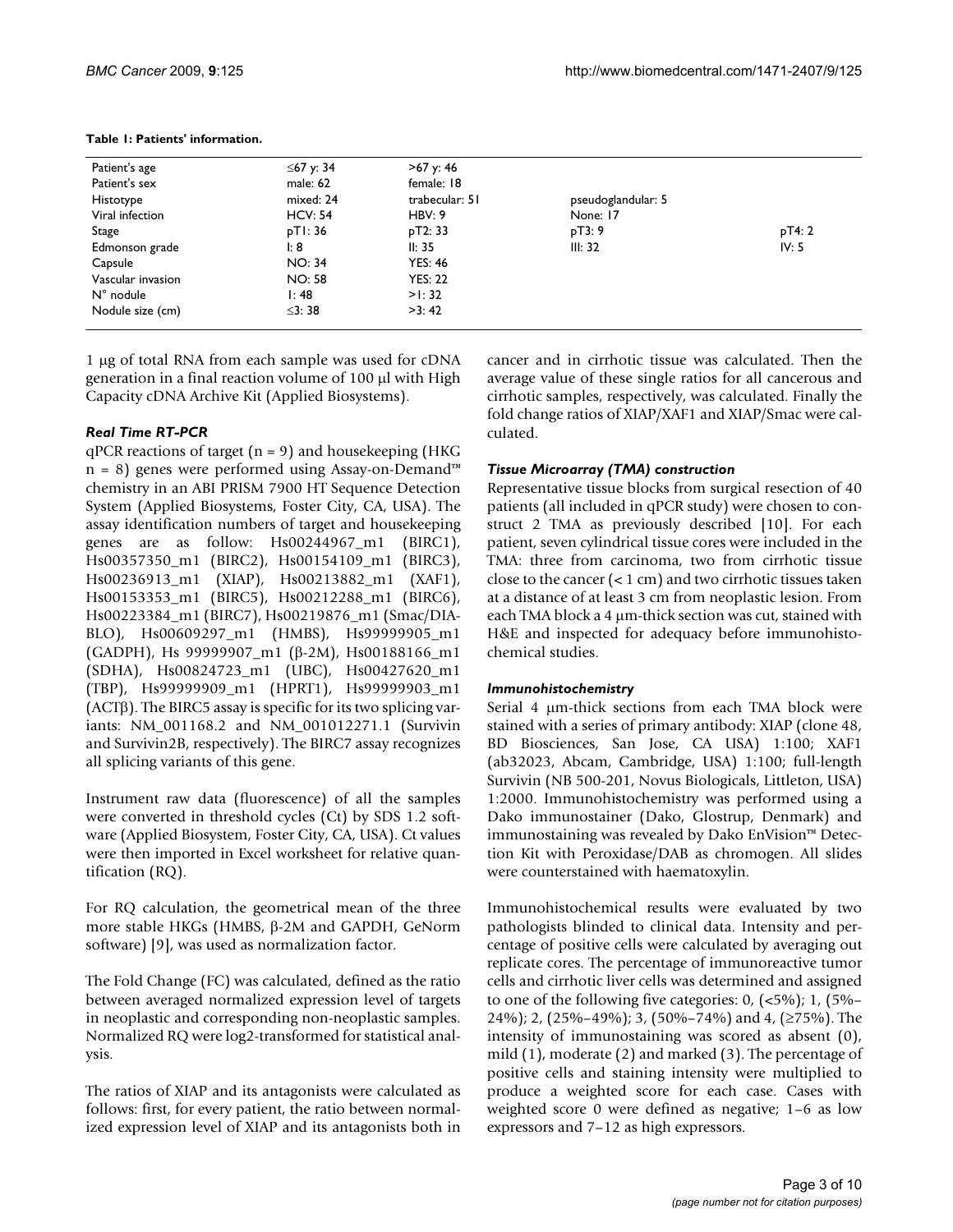# *Statistical analysis*

Statistical analysis was conducted for both sets of results: those from qPCR and those relative to immunohistochemical studies. For samples clustering (qPCR results), log2-transformed data were imported in dChip software (dChip 2006, DNA-Chip Analyzer available for free at [http://www.hsph.harvard.edu/~cli/complab/dchip\)](http://www.hsph.harvard.edu/~cli/complab/dchip). Relative abundance of each gene was standardized by software pre-processing steps (subtracting its mean and dividing the result by its standard deviation) and hierarchical clustering analysis was then performed. The 1-Rank correlation was employed as distance metric and the Average as a linkage method.

The genes with a global FC exceeding 2 or lower than 0.5 were statistically analyzed by univariate statistics (paired t test).

For statistical purposes tumors with Edmondson's grade I and II, III and IV were categorized in "low" and "high" grade subsets, respectively. HCCs staged pT3 and pT4 were merged in the same group. Correlations of gene and protein expression with clinicopathological features (histotype, viral infection, stage, grade, vascular invasion, perineoplastic capsule, number of nodules, and diameter of nodules) were analyzed by ANOVA and by Chi-square, respectively.

To investigate whether expression levels of each gene and protein were associated to patient survival, HCC samples were categorized in high or low expressor groups if the target level was above or below the median expression value, respectively. For XIAP/XAF1 and XIAP/Smac mRNA ratios correlation to patients' outcome, HCCs were categorized in "low" and "high" groups if the ratio value was lower or higher than 2, respectively.

Overall and disease-free survival curves of HCC patients were plotted according to the Kaplan-Meier method using the log-rank statistics to test for statistical significant difference of generated curves (GraphPad Prism version 4.00 for Windows, San Diego, California, USA, [http://](http://www.graphpad.com) [www.graphpad.com](http://www.graphpad.com)). Data with a p value lower than a threshold limit (p < 0.05) were considered significant.

# **Results**

#### *Unsupervised analysis of IAP family members and their antagonists distinguishes HCC from non-neoplastic samples*

All investigated genes were expressed at detectable levels (Ct <40) in all HCCs and corresponding non-neoplastic samples. To explore whether HCC and non-neoplastic tissue could be distinguished at molecular level by the expression profile of IAPs and inhibitors, unsupervised hierachical clustering (dChip) was performed. The majority of HCC samples  $(K, n = 62, 88\%, p < 0.0001$  by Fisher's exact test) clustered in the same branch of the dendrogram clearly separated from matched non-neoplastic counterparts (N) (see Additional file 1).

# *Expression of IAPs and its antagonists in HCC*

Survivin and Livin/ML-IAP mRNAs exhibited significant overexpression in cancer tissue compared to non-neoplastic tissue (FC = 6.86, p < 0.001 and FC = 2.33, p < 0.001, respectively) (table 2). Only NAIP mRNA revealed a slightly lower expression level in cancer tissue compared to non-neoplastic tissue, although the fold change was not significant ( $FC = 0.67$ ). The expression of other genes was comparable between cancer and non-neoplastic tissue (FC between 0,91 and 1.15).

Expression values of XAF1 and Smac/DIABLO were comparable between HCCs and non-neoplastic tissues (FC = 0.88 and FC =  $1.10$  respectively).

XIAP/XAF1 ratio was significantly higher in tumor than in non-neoplastic parenchyma (FC = 3.02, p < 0.001; table 2). On the contrary Smac/DIABLO expression did not

|  | Table 2: IAPs, XAFI, Smac/DIABLO normalized mRNA level and ratios. |  |  |
|--|--------------------------------------------------------------------|--|--|

|                         | Non neoplasia      | Hepatocarcinoma     | Fold Change | $p$ value* |
|-------------------------|--------------------|---------------------|-------------|------------|
| NAIP (BIRCI)            | $1,24(0,01-2,6)$   | $0,82$ (0,0004-3,6) | 0.67        |            |
| c-IAPI (BIRC2)          | $2,13(0.06 - 5.5)$ | $1,94(0.01 - 5.8)$  | 0.91        |            |
| c-IAP2 (BIRC3)          | $1,23(0.1-6.1)$    | $1,21(0.04 - 5.9)$  | 0,99        |            |
| XIAP (BIRC4)            | $0,86(0.3-2.5)$    | $0,99(0.06 - 2.2)$  | 1,15        |            |
| <b>Survivin (BIRC5)</b> | $0,03(0.03-0.1)$   | $0,20(0.1 - 1.6)$   | 6,86        | $1.10 - 6$ |
| Bruce (BIRC6)           | $1,36(0.06 - 5.9)$ | $1,36(0.02 - 3.3)$  | 1,00        |            |
| Livin/ML-IAP (BIRC7)    | $0,13(0.01-1.5)$   | $0,31(0.01-3.6)$    | 2,33        | $6.10 - 3$ |
| XAFI (BIRC4BP)          | $0,69$ (0.1-2.4)   | $0,61(0.07-3.9)$    | 0,88        |            |
| Smac/DIABLO             | $1,03(0.4-2.1)$    | $1,13(0.4-3.6)$     | 1,10        |            |
| <b>Ratio XIAP/XAFI</b>  | $2,29(0.3 - 12.9)$ | $6,90(0.2 - 47.0)$  | 3,02        | $3.10 - 4$ |
| Ratio XIAP/Smac/DIABLO  | $0,92(0.04 - 2.0)$ | $1,00(0.01-4.2)$    | 1,09        |            |

\* Student t-test.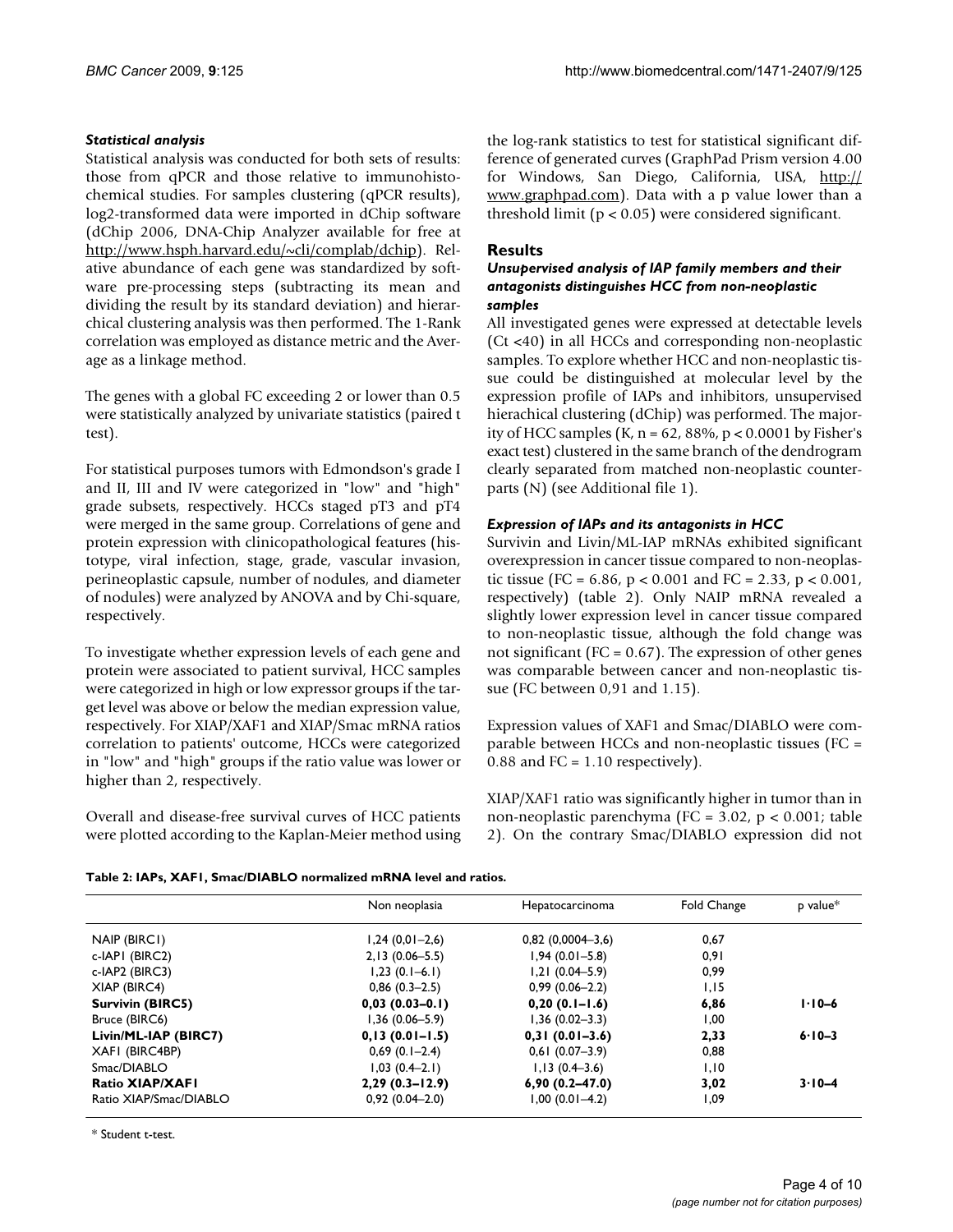show any significant difference between HCC and nonneoplastic liver (FC = 1.09).

#### *IAPs gene expression and clinical pathological features*

A significant correlation was found between high Survivin mRNA level and high tumor stage ( $pT3$  and  $pT4$ ,  $p =$ 0.03), high tumor grade (III and IV,  $p = 0.01$ ) and vascular invasion (p = 0.001). Moreover, high c-IAP2 mRNA level was found to be significantly correlated with absence of perineoplastic capsule ( $p = 0.02$ ) and high NAIP mRNA level with pseudoglandular histotype ( $p = 0.03$ ). Finally, high mRNA levels of c-IAP1 and Smac/DIABLO genes were significantly correlated with younger patient age  $(p =$ 0.03 and  $p = 0.009$  respectively).

#### *IAPs gene expression and prognosis*

Livin/ML-IAP and Survivin overexpression showed no correlation with disease outcome, although there was a trend for shorter overall survival in patients with high Survivin expression ( $p = 0.09$ ). Kaplan-Meyer analysis demonstrated a significantly shorter overall survival in patients with high XIAP/XAF1 ratio ( $p = 0.03$ ) (figure 1).

#### *IAPs immunoreactivity and prognosis*

The gene expression profiles obtained suggested that Survivin, XIAP and XAF1 could be important in determining clinical outcomes of HCC patients. To confirm this hypothesis, we investigated Survivin, XIAP and XAF1 protein expression by immunohistochemistry on a tissue microarray platform.

Survivin immunoreactivity was intense in the cytoplasm of cirrhotic liver cells, whereas HCC cells generally



#### **Figure 1**

**High XIAP/XAF1 ratio is a poor prognostic factor in HCC patients**. Kaplan-Meier survival curves of HCC patients characterized by XIAP/XAF1 mRNA ratio > 2 (high, solid line) or  $\leq 2$  (low, dashed line) when compared by logrank test. Overall survival was significantly different among the two subgroups of patients ( $p = 0.03$ ).

showed weak cytoplasmic staining (figure 2). Nuclear Survivin immunoreactivity was found only in five HCC (12,5%). Survivin immunoreactivity was not associated with any clinical variable: although samples of HCC with high level of Survivin were correlated with a shorter overall survival, this trend did not reach statistical significance  $(p = 0.39)$ .

XIAP immunoreactivity was detected exclusively in cytoplasm of both neoplastic and non-neoplastic liver cells. Most HCC (82,5%, n = 33) displayed XIAP immunoreactivity, whereas  $70\%$  (n = 28) of cirrhotic liver tissue (distant from the tumor) expressed XIAP (table 3). Survival analysis demonstrated a significantly shorter overall survival in patients with high XIAP expression ( $p = 0.03$ ) (figure 3); no correlations with other clinicopathological parameters were found.

XAF1 immunoreactivity was detected in the cytoplasm and nucleus of neoplastic and cirrhotic liver cells (figure 3). More than fifty percent of the HCC and cirrhotic tissues did not show XAF1 expression (table 3) and the expression score of XAF1 was significantly lower than that of XIAP. XAF1 immunoreactivity did not reveal any significant correlation with clinicopathological parameters and survival.

Since qPCR results showed that XIAP/XAF1 ratio strongly correlated with prognosis, we divided patients in four groups for survival analysis, depending on the following immunoreactivity patterns: group 1, XIAP low and XAF1 negative; group 2, XIAP low and XAF1 positive; group 3, XIAP high and XAF1 negative and group 4, XIAP high and XAF1 positive. Interestingly, groups 3 and 4 showed a trend for worse disease free and overall survival, although it did not reach statistical significance ( $p = 0.10$  and  $p =$ 0,08 respectively) (data not shown).

#### **Discussion**

This study is the first comprehensive evaluation of the gene expression of all IAP family members in a large number of human HCCs and paired cirrhotic parenchyma.

Our group and others have previously reported that Survivin is overexpressed in HCC [11,12]. Because of the significant homology among IAP genes, it has been hypothesized that other IAPs in addition to Survivin could be important in HCC pathobiology.

The results of this study show that both Survivin and Livin/ML-IAP mRNAs are overexpressed in HCC, although the expression levels of these two genes are not significantly associated with patient's survival. Survivin overexpression is related with clinicopathological factors,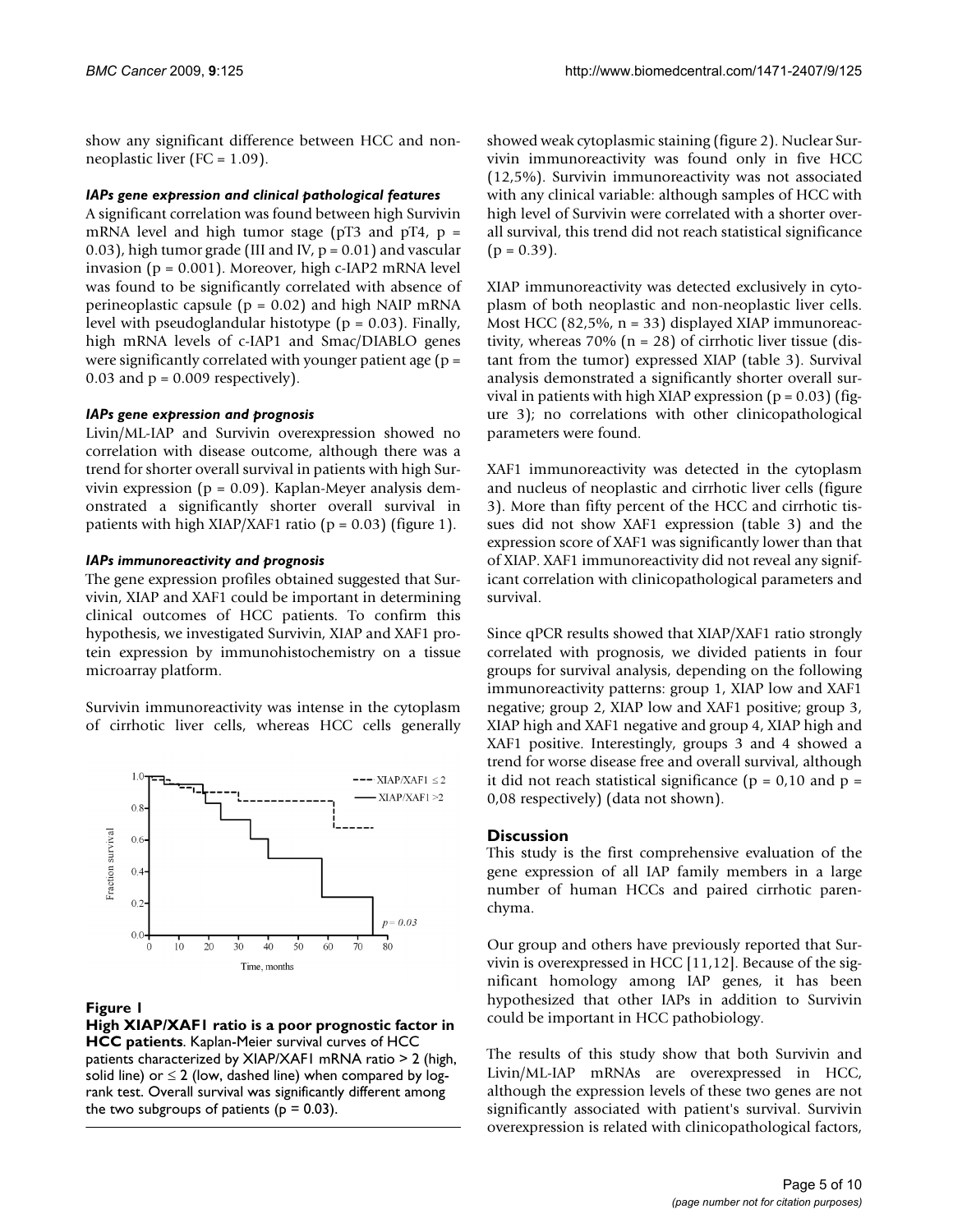

# Protein expression pattern of Survivin, XIAP and XAF1 **Figure 2** in HCC tissues and non-neoplastic liver parenchyma

**Protein expression pattern of Survivin, XIAP and XAF1 in HCC tissues and non-neoplastic liver parenchyma**. IAP members immunoreactivity was estimated by tissue microarray in a subset of HCC patients ( $n = 40$ ). A-D, Representative Survivin cytoplasmatic immunostaining in a tumor core (A), in a tumor proximal to cirrhosis (C, N: cirrhosis, K: HCC), and in adjacent and long-distance non-neoplastic parenchyma (B and D, respectively). XIAP marked (score 12) and moderate (score 8) immunoreactivity is shown for HCC (E and I, respectively) as well as for cirrhosis (F and L, respectively). G and H, Nuclear XAF1 staining is shown for tumor and non-neoplastic liver whereas XAF1 cytoplasmatic expression in HCC and cirrhosis is shown in panels M and N, respectively. Original magnification ×50 and ×250, for tissue cores and insets, respectively.

as high tumor grade, vascular invasion and higher tumor stage (pT3 and pT4) in accordance with previous literature [11,12]. However, the immunohistochemical analysis showed a reduced Survivin expression in HCC compared with the paired cirrhotic tissue and only a minority of HCC cores displayed nuclear Survivin immunoreactivity. This observation confirms the data reported by Chau *et al.*

[13]. In addition these authors confirmed by western blotting analysis that Survivin protein was more abundant in non-tumor liver tissues than in HCC samples [13].

Takashima *et al.* reported that the level of Survivin mRNA increases along with the progression of chronic liver injury, suggesting that Survivin may be an essential factor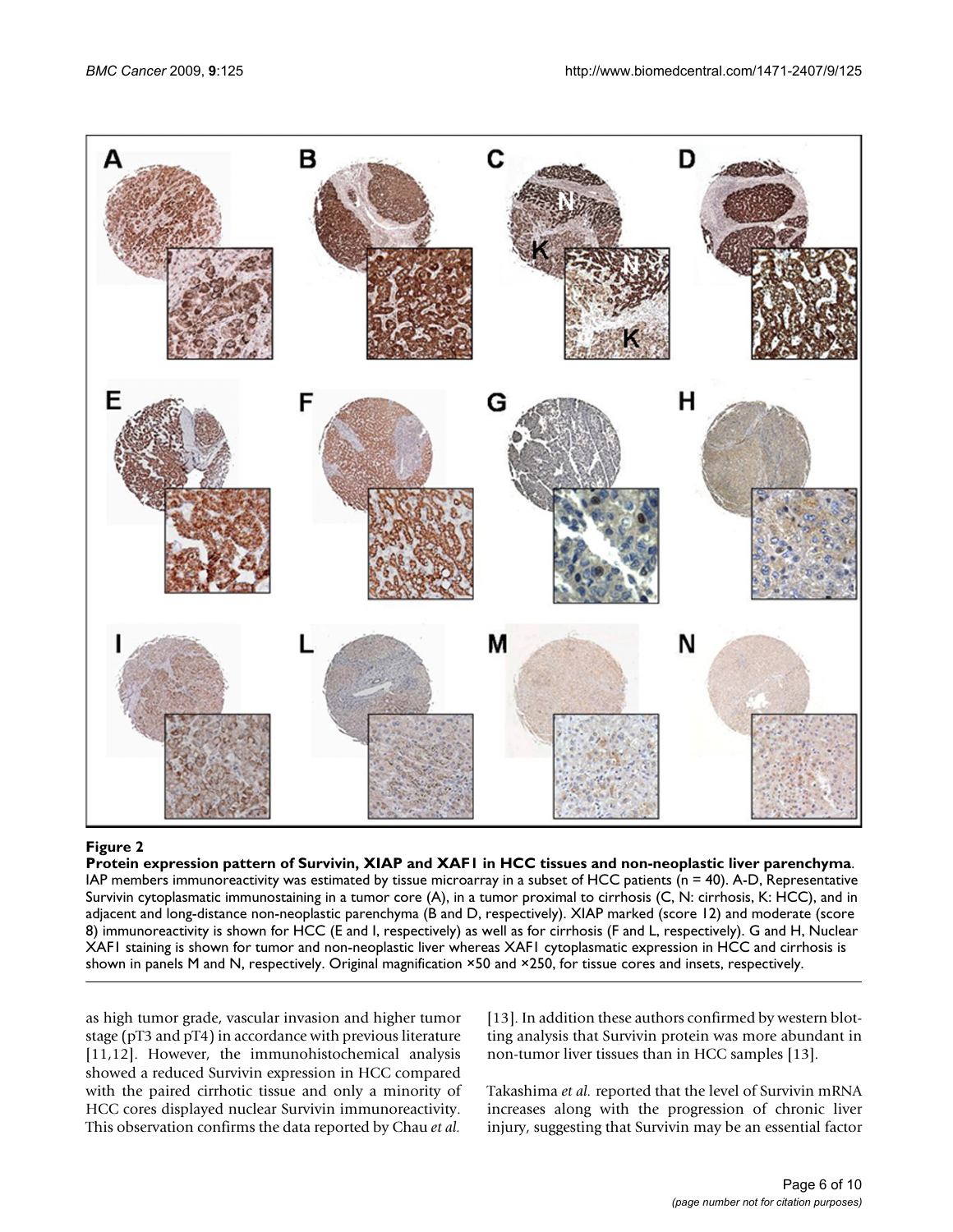|                     |            | Survivin                 |       | <b>XIAP</b>     |        | <b>XAFI</b>              |        |
|---------------------|------------|--------------------------|-------|-----------------|--------|--------------------------|--------|
|                     | IHC score* | $\mathbf n$              | (%)   | n               | $(\%)$ | n                        | $(\%)$ |
| <b>HCC</b>          | Negative   | $\overline{\phantom{a}}$ |       |                 | 17.5%  | 23                       | 57,5%  |
|                     | Low        | 22                       | 55,0% | 23              | 57,5%  | $\overline{17}$          | 42,5%  |
|                     | High       | 18                       | 45,0% | 10              | 25,0%  | $\overline{\phantom{a}}$ |        |
| Adjacent liver#     | Negative   | $\overline{\phantom{a}}$ |       | 10              | 25,0%  | 21                       | 52,5%  |
|                     | Low        | $\mathbf{2}$             | 5,0%  | 19              | 47,5%  | 19                       | 47,5%  |
|                     | High       | 38                       | 95,0% | П               | 27,5%  | $\overline{\phantom{a}}$ |        |
| Non-adjacent liver# | Negative   | $\overline{\phantom{0}}$ |       | 12              | 30,0%  | 25                       | 62,5%  |
|                     | Low        |                          | 2,5%  | 18              | 45,0%  | 15                       | 37,5%  |
|                     | High       | 39                       | 97,5% | $\overline{10}$ | 25,0%  | $\overline{\phantom{a}}$ |        |

**Table 3: Survivin, XIAP and XAF1 immunoreactivity.**

The number (n) and the percentage of patients (%) in each IHC category are indicated.

\*Negative (score 0), Low (score 1–6) and High (score 7–12).

#Adjacent liver: liver parenchyma at less than 1 cm from the tumor; non-adjacent liver: liver parenchyma at more than 3 cm from tumor.

in the survival of hepatocytes [14]. Recently, p53 dysfunction and hepatitis B virus infection have been shown to regulate the expression of Survivin in HCC cells [15].

The prognostic role of Survivin in HCC is still unclear: some studies support its correlation with poor prognosis whereas other reports do not [16,17]. This discrepancy may be explained with the multifunctional role of Survivin, as cell cycle and apoptosis-related protein [18]. Moreover, in response to cell-death stimuli, Survivin directly interacts with XIAP by conserved BIR domain, increasing XIAP stability, and indirectly sequesters Smac/ DIABLO away from XIAP [19].



#### **Figure 3**

**High XIAP expression is a poor prognostic factor in HCC patients**. Kaplan-Meier survival curves of HCC patients characterized by high XIAP expression (solid line) or low (dashed line) when compared by log-rank test. Overall survival was significantly different among the two subgroups of patients ( $p = 0.03$ ).

Importantly, four Survivin isoforms (Survivin, Survivin-2B, Survivin-ΔEx3 and Survivin-3B) have been described. Recent transfection experiments documented different roles for Survivin isoforms: Survivin-ΔEx3 retains the same anti-apoptotic properties of Survivin, whereas Survivin-2B shows markedly reduced anti-apoptotic properties. Moreover different Survivin isoforms show opposite roles in disease relapse and tumor cell survival in nonsmall-cell lung cancer (NSCLC) [20]. Post-transcriptional regulatory mechanisms have been described and may play a role in regulating Survivin expression, causing discrepancies between Survivin mRNA and Survivin immunoreactivity. Indeed these mechanisms include rapid changes in Survivin protein stability modulated by phosphorylation [21], subcellular trafficking controlled by monoubiquitination [22] and dynamic exchange of Survivin pools among individual subcellular compartments [23].

Livin/ML-IAP mRNA has been found overexpressed in some tumors including melanoma, breast, cervical, colon and prostate cancers, as well in leukemia, in lymphoma and in hepatoma cell lines. It has been proposed that endogenous Livin/ML-IAP has a minor direct effect on caspase activity whereas its anti-apoptotic effect could be ascribed to its antagonizing activity on the XIAP-Smac/ DIABLO interaction. Moreover, researchers have shown that only overexpression of Livin-α isoform is correlated with high risk of relapse in bladder cancer [24]. To better understand the role of Livin/ML-IAP in liver carcinogenesis, future research needs to investigate the expression and localization of the protein and on the relationship between Livin/ML-IAP  $\alpha$  and β isoforms in HCC.

In this study we observed NAIP mRNA to be under expressed in HCC compared to non-neoplastic liver parenchyma, though not at a significant level. It must be noted, however, that NAIP is highly expressed in macrophages [25] and therefore its expression by Kupffer cells,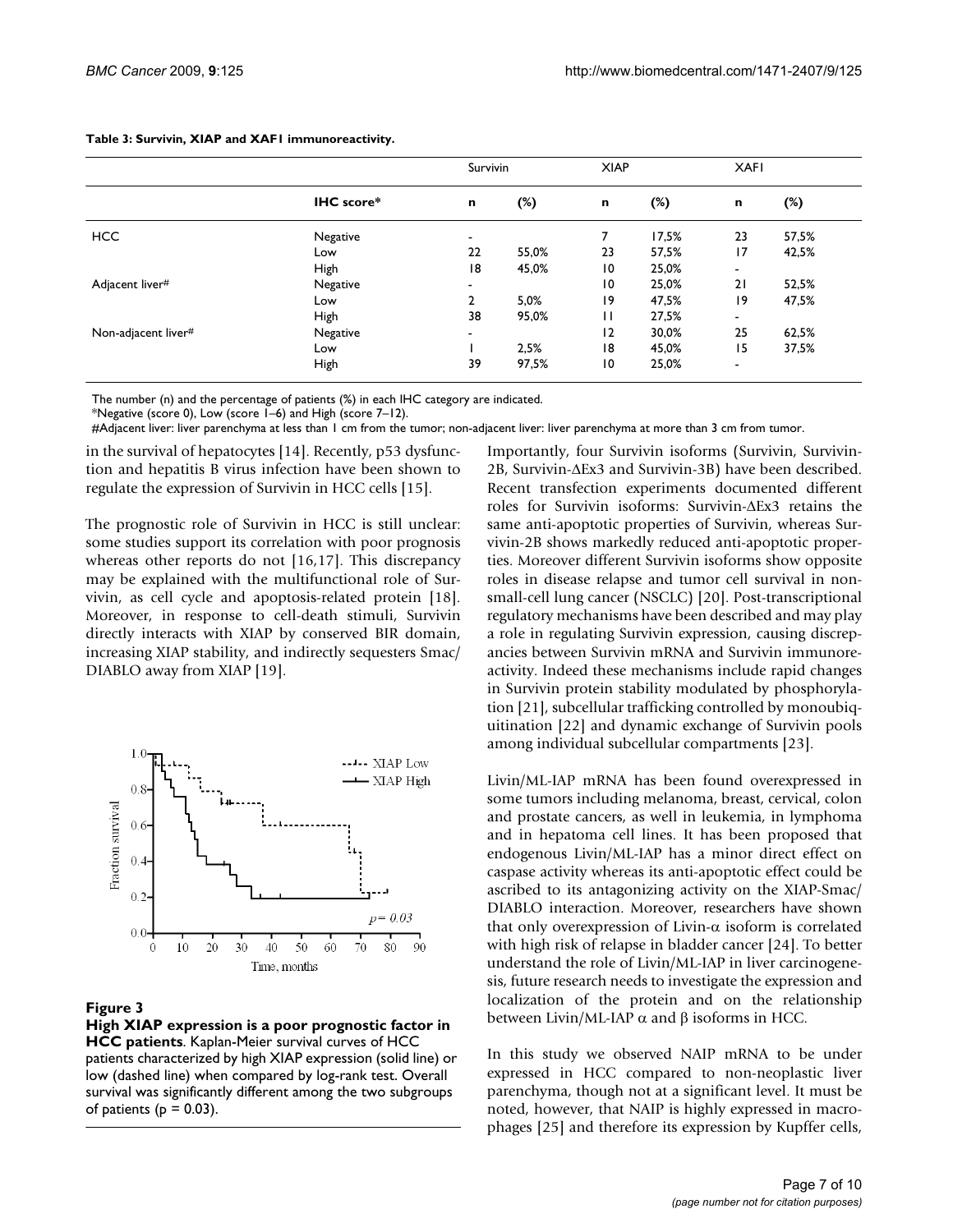which are abundant in non neoplastic liver tissue, may account for this result.

Although overexpression of c-IAP1, c-IAP2 in renal cell carcinoma and in hepatoma cell line expressing hepatitis B virus has been reported [26,27], and Apollon upregulation was associated to chemoresistance *in vitro* and with unfavorable clinical features at diagnosis [28,29], our results showed that the gene expression levels of these IAP members were similar in HCC and liver parenchyma.

Increased XIAP has been reported in a variety of human tumors, including oesophageal carcinoma, clear cell renal carcinoma, ovarian carcinoma, and lymphoma [30]. In hepatocellular carcinoma XIAP overexpression compared to non-cancerous tissues is equivocal [31,32], though XIAP expression correlated with HCC recurrence and patient survival after treatment [30]. We could correlate high levels of XIAP immunoreactivity with decreased survival time in our series of HCC patients.

Apoptosis is controlled by the balance of antiapoptotic (as IAPs) and pro-apoptotic regulators, as XAF1 and Smac/ DIABLO. These proteins are direct partners and inhibitors of XIAP [5]. The down regulation of XAF1 and/or Smac/ DIABLO has been confirmed in a variety of cancer cells and tumor tissues [32,33]. The analyses conducted in this study show that the expression levels of XAF1 are similar in HCC and cirrhotic tissue, either in terms of mRNA expression or in terms of protein expression, as previously reported [31]. The mRNA levels of Smac/DIABLO did not varied significantly in our series of HCCs and matched non-neoplastic counterparts [34].

Recent observations indicate a tight regulation of all components and suggest that the relative expression ratio of these antagonistic regulators, rather than the expression of a single factor, determines susceptibility for apoptosis. Studies have reported that the balance between XIAP and Smac/DIABLO expression is gradually disturbed during progression of renal cell carcinomas and testicular germ cell tumors [19,35]. Similarly it was shown that the expression ratio of XIAP and XAF1 determines resistance or sensitivity of motoneurons to apoptosis [36]. Moreover, in gastric adenocarcinomas, the expression ratio between XIAP and XAF1 increases [8] and the expression balance of XIAP and XAF1 is an independent prognostic factor [37].

This study demonstrates that the expression ratio between XIAP and proapoptotic XAF1 is significantly higher in HCC, whereas the ratio between XIAP and Smac/DIABLO is comparable in neoplastic and non-neoplastic tissue. Moreover the imbalance between XIAP and XAF1 expression strongly correlate with poor prognosis. This result was confirmed when relative protein levels were considered, and patients with XIAP-positive/XAF1-negative expression pattern showed a trend towards worse overall and disease-free survival.

Therefore the imbalances between anti- and pro-apoptotic factors may result in an increased effect of XIAP, thereby generating an important selective survival advantage of HCC cells. The inappropriate increase of antiapoptotic XIAP over proapoptotic XAF1 in HCC may also contribute to the well-known clinical resistance to anticancer drugs.

# **Conclusion**

This study shows that alterations in the expression of IAP family members, as well as a marked imbalance of the expression ratio of antagonistic regulators, such as XIAP/ XAF1, play an important role in HCC and patient's prognosis. Survivin and Livin/ML-IAP overexpression in HCCs imply that their mRNA levels could be used as markers of cancer tissue. XIAP expression levels (both mRNA and protein) did not show any significant difference in HCC tissue compared to cirrhotic tissue. Nonetheless its immunoreactivity correlated to patient's prognosis. More importantly, XIAP/XAF1 expression ratio could be related with patients' survival.

# **Competing interests**

The authors declare that they have no competing interests.

# **Authors' contributions**

CA and LC performed laboratory work, evaluated gene and protein expression, performed statistical analysis and wrote the manuscript. CP and VV performed laboratory work and helped with data analysis. MM, MR MMontorsi, GT, RS and MD collected and analyzed clinical and pathological data, including patients' follow-up. SB, GC and MR planned the investigation, supervised the laboratory work, and critically discussed data analysis. All the authors revised and approved the final version.

# **Additional material**

#### **Additional file 1**

*Unsupervised analysis of Inhibitor of Apoptosis Proteins in hepatocellular carcinoma tissues and non-neoplastic parenchyma. HCC tissues (K, black color) could be clearly distinguished from non-neoplastic parenchyma (N, blue color) by hierarchical clustering analysis (p < 0.001, chisquare test).*

Click here for file

[\[http://www.biomedcentral.com/content/supplementary/1471-](http://www.biomedcentral.com/content/supplementary/1471-2407-9-125-S1.tiff) 2407-9-125-S1.tiff]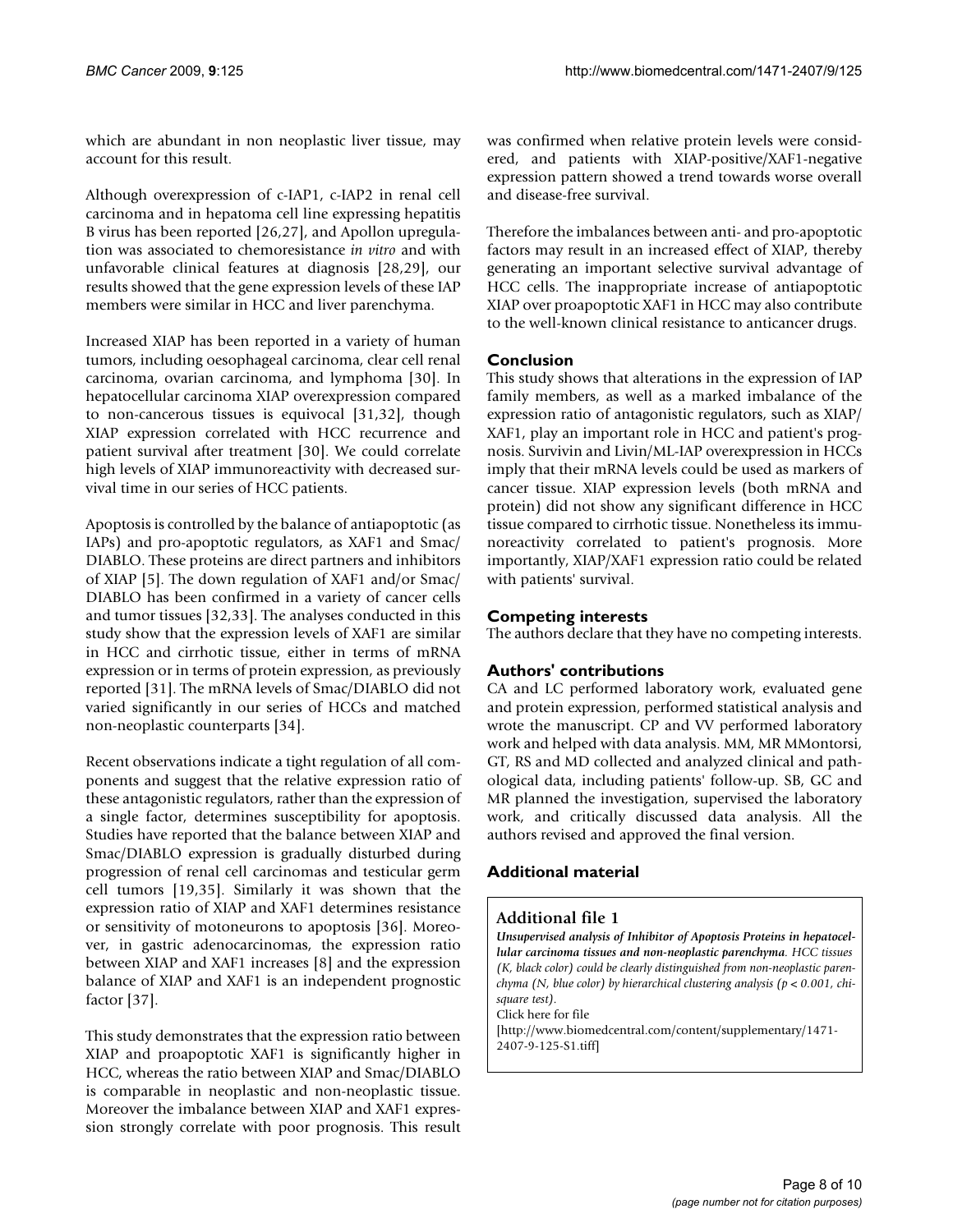#### **Acknowledgements**

Written consent for publication was obtained from the patients or their relatives.

The study was supported by a COFIN 2006 (prot. 2006069951\_002) grant from the University of Milan.

#### **References**

- 1. Greten TF, Manns MP, Korangy F: **[Immunotherapy of HCC.](http://www.ncbi.nlm.nih.gov/entrez/query.fcgi?cmd=Retrieve&db=PubMed&dopt=Abstract&list_uids=18474013)** *Rev Recent Clin Trials* 2008, **3(1):**31-39.
- 2. Poma P, Notarbartolo M, Labbozzetta M, Sanguedolce R, Alaimo A, Carina V, Maurici A, Cusimano A, Cervello M, D'alessandro N: **Antitumor effects of the novel NF-**κ**[B inhibitor dehydroxyme](http://www.ncbi.nlm.nih.gov/entrez/query.fcgi?cmd=Retrieve&db=PubMed&dopt=Abstract&list_uids=16525642)[thyl-epoxyquinomicin on human hepatic cancer cells:](http://www.ncbi.nlm.nih.gov/entrez/query.fcgi?cmd=Retrieve&db=PubMed&dopt=Abstract&list_uids=16525642) Analysis of synergy with cisplatin and of possible correlation [with inhibition of pro-survival genes and IL-6 production.](http://www.ncbi.nlm.nih.gov/entrez/query.fcgi?cmd=Retrieve&db=PubMed&dopt=Abstract&list_uids=16525642)** *Int J Oncol* 2006, **28(4):**923-30.
- 3. LaCasse EC, Mahoney DJ, Cheung HH, Plenchette S, Bairdand S, Korneluk RG: **[IAP-targeted therapies for cancer.](http://www.ncbi.nlm.nih.gov/entrez/query.fcgi?cmd=Retrieve&db=PubMed&dopt=Abstract&list_uids=18931692)** *Oncogene* 2008, **27:**6252-6275.
- 4. Vucic D, Fairbrother WJ: **[The Inhibitor of Apoptosis Proteins as](http://www.ncbi.nlm.nih.gov/entrez/query.fcgi?cmd=Retrieve&db=PubMed&dopt=Abstract&list_uids=17947460) [Therapeutic Targets in Cancer.](http://www.ncbi.nlm.nih.gov/entrez/query.fcgi?cmd=Retrieve&db=PubMed&dopt=Abstract&list_uids=17947460)** *Clin Cancer Res* 2007, **13(20):**5995-6000.
- 5. Eckelman BP, Salvesen SG, Scott FL: **[Human inhibitor of apopto](http://www.ncbi.nlm.nih.gov/entrez/query.fcgi?cmd=Retrieve&db=PubMed&dopt=Abstract&list_uids=17016456)[sis proteins: why XIAP is the black sheep of the family.](http://www.ncbi.nlm.nih.gov/entrez/query.fcgi?cmd=Retrieve&db=PubMed&dopt=Abstract&list_uids=17016456)** *EMBO Rep* 2006, **7(10):**988-994.
- 6. Fulda S: **[Inhibitor of apoptosis proteins in hematological](http://www.ncbi.nlm.nih.gov/entrez/query.fcgi?cmd=Retrieve&db=PubMed&dopt=Abstract&list_uids=19039324) [malignancies.](http://www.ncbi.nlm.nih.gov/entrez/query.fcgi?cmd=Retrieve&db=PubMed&dopt=Abstract&list_uids=19039324)** *Leukemia* 2009, **23(3):**467-76.
- 7. Liston P, Fong WG, Kelly NL, Toji S, Miyazaki T, Conte D, Tamai K, Craig CG, McBurney MW, Korneluk RG: **[Identification of XAF1](http://www.ncbi.nlm.nih.gov/entrez/query.fcgi?cmd=Retrieve&db=PubMed&dopt=Abstract&list_uids=11175744) [as an antagonist of XIAP anti-Caspase activity.](http://www.ncbi.nlm.nih.gov/entrez/query.fcgi?cmd=Retrieve&db=PubMed&dopt=Abstract&list_uids=11175744)** *Nat Cell Biol* 2001, **3(2):**128-13.
- 8. Shibata T, Mahotka C, Wethkamp N, Heikaus S, Gabbert HE, Ramp U: **[Disturbed expression of the apoptosis regulators XIAP,](http://www.ncbi.nlm.nih.gov/entrez/query.fcgi?cmd=Retrieve&db=PubMed&dopt=Abstract&list_uids=17471152) [XAF1, and Smac/DIABLO in gastric adenocarcinomas.](http://www.ncbi.nlm.nih.gov/entrez/query.fcgi?cmd=Retrieve&db=PubMed&dopt=Abstract&list_uids=17471152)** *Diagn Mol Pathol* 2007, **16(1):**1-8.
- 9. Vandesompele J, De Preter K, Pattyn F, Poppe B, Van Roy N, De Paepe A, Speleman F: **[Accurate normalization of real-time](http://www.ncbi.nlm.nih.gov/entrez/query.fcgi?cmd=Retrieve&db=PubMed&dopt=Abstract&list_uids=12184808)** quantitative RT-PCR data by geometric averaging of multi-<br>ple internal control genes. Genome Biol 2002 **[ple internal control genes.](http://www.ncbi.nlm.nih.gov/entrez/query.fcgi?cmd=Retrieve&db=PubMed&dopt=Abstract&list_uids=12184808)** *Genome Biol* 2002, **3(7):**RESEARCH0034.
- 10. Barberis M, Pellegrini C, Cannone M, Arizzi C, Coggi G, Bosari S: **[Quantitative PCR and HER2 testing in breast cancer: a tech](http://www.ncbi.nlm.nih.gov/entrez/query.fcgi?cmd=Retrieve&db=PubMed&dopt=Abstract&list_uids=18343783)[nical and cost-effectiveness analysis.](http://www.ncbi.nlm.nih.gov/entrez/query.fcgi?cmd=Retrieve&db=PubMed&dopt=Abstract&list_uids=18343783)** *Am J Clin Pathol* 2008, **129:**563-70.
- 11. Montorsi M, Maggioni M, Falleni M, Pellegrini C, Donadon M, Torzilli G, Santambrogio R, Spinelli A, Coggi G, Bosari S: **[Survivin gene](http://www.ncbi.nlm.nih.gov/entrez/query.fcgi?cmd=Retrieve&db=PubMed&dopt=Abstract&list_uids=18251156) [expression in chronic liver disease and hepatocellular carci](http://www.ncbi.nlm.nih.gov/entrez/query.fcgi?cmd=Retrieve&db=PubMed&dopt=Abstract&list_uids=18251156)[noma.](http://www.ncbi.nlm.nih.gov/entrez/query.fcgi?cmd=Retrieve&db=PubMed&dopt=Abstract&list_uids=18251156)** *Hepatogastroenterology* 2007, **54(79):**2040-2044.
- 12. Morinaga S, Nakamura Y, Ishiwa N, Yoshikawa T, Noguchi Y, Yamamoto Y, Rino Y, Imada T, Takanashi Y, Akaike M, Sugimasa Y, Takemiya S: **[Expression of survivin mRNA associates with](http://www.ncbi.nlm.nih.gov/entrez/query.fcgi?cmd=Retrieve&db=PubMed&dopt=Abstract&list_uids=15547736) [apoptosis, proliferation and histologically aggressive fea](http://www.ncbi.nlm.nih.gov/entrez/query.fcgi?cmd=Retrieve&db=PubMed&dopt=Abstract&list_uids=15547736)[tures in hepatocellular carcinoma.](http://www.ncbi.nlm.nih.gov/entrez/query.fcgi?cmd=Retrieve&db=PubMed&dopt=Abstract&list_uids=15547736)** *Oncol Rep* 2004, **12(6):**1189-94.
- 13. Chau G-Y, Lee AF-Y, Tsay S-H, Ke Y-R, Kao H-L, Wong F-H, Tsou A-P, Chau Y-P: **[Clinicopathological significance of Survivin](http://www.ncbi.nlm.nih.gov/entrez/query.fcgi?cmd=Retrieve&db=PubMed&dopt=Abstract&list_uids=17559540) [expression in patients with hepatocellular carcinoma.](http://www.ncbi.nlm.nih.gov/entrez/query.fcgi?cmd=Retrieve&db=PubMed&dopt=Abstract&list_uids=17559540)** *Histopathology* 2007, **51:**204-218.
- 14. Takashima H, Nakajima T, Moriguchi M, Sekoguchi S, Nishikawa T, Watanabe T, Katagishi T, Kimura H, Minami M, Itoh Y, Kagawa K, Okanoue T: **[In vivo expression patterns of survivin and its](http://www.ncbi.nlm.nih.gov/entrez/query.fcgi?cmd=Retrieve&db=PubMed&dopt=Abstract&list_uids=15698402) [splicing variants in chronic liver disease and hepatocellular](http://www.ncbi.nlm.nih.gov/entrez/query.fcgi?cmd=Retrieve&db=PubMed&dopt=Abstract&list_uids=15698402) [carcinoma.](http://www.ncbi.nlm.nih.gov/entrez/query.fcgi?cmd=Retrieve&db=PubMed&dopt=Abstract&list_uids=15698402)** *Liver Int* 2005, **25:**77-84.
- 15. Kannangai R, Wang J, Liu QZ, Sahin F, Torbenson M: **[Survivin over](http://www.ncbi.nlm.nih.gov/entrez/query.fcgi?cmd=Retrieve&db=PubMed&dopt=Abstract&list_uids=15722574)[expression in hepatocellular carcinoma is associated with](http://www.ncbi.nlm.nih.gov/entrez/query.fcgi?cmd=Retrieve&db=PubMed&dopt=Abstract&list_uids=15722574) [p53 dysregulation.](http://www.ncbi.nlm.nih.gov/entrez/query.fcgi?cmd=Retrieve&db=PubMed&dopt=Abstract&list_uids=15722574)** *Int J Gastrointest Cancer* 2005, **35:**53-60.
- 16. Ye CP, Qiu CZ, Huang ZX, Su QC, Zhuang W, Wu RL, Li XF: **[Rela](http://www.ncbi.nlm.nih.gov/entrez/query.fcgi?cmd=Retrieve&db=PubMed&dopt=Abstract&list_uids=18069771)[tionship between survivin expression and recurrence, and](http://www.ncbi.nlm.nih.gov/entrez/query.fcgi?cmd=Retrieve&db=PubMed&dopt=Abstract&list_uids=18069771) [prognosis in hepatocellular carcinoma.](http://www.ncbi.nlm.nih.gov/entrez/query.fcgi?cmd=Retrieve&db=PubMed&dopt=Abstract&list_uids=18069771)** *World J Gastroenterol* 2007, **13(46):**6264-6268.
- 17. Guo RP, Zhong C, Shi M, Zhang CQ, Wei W, Zhang YQ, Li JQ: **[Clin](http://www.ncbi.nlm.nih.gov/entrez/query.fcgi?cmd=Retrieve&db=PubMed&dopt=Abstract&list_uids=16763805)[ical value of apoptosis and angiogenesis factors in estimating](http://www.ncbi.nlm.nih.gov/entrez/query.fcgi?cmd=Retrieve&db=PubMed&dopt=Abstract&list_uids=16763805)**

**[the prognosis of hepatocellular carcinoma.](http://www.ncbi.nlm.nih.gov/entrez/query.fcgi?cmd=Retrieve&db=PubMed&dopt=Abstract&list_uids=16763805)** *J Cancer Res Clin Oncol* 2006, **132(9):**547-555.

- 18. Altieri DC: **[Survivin in apoptosis control and cell cycle regula](http://www.ncbi.nlm.nih.gov/entrez/query.fcgi?cmd=Retrieve&db=PubMed&dopt=Abstract&list_uids=14593739)[tion in cancer.](http://www.ncbi.nlm.nih.gov/entrez/query.fcgi?cmd=Retrieve&db=PubMed&dopt=Abstract&list_uids=14593739)** *Progress in cell cycle research* 2003, **5:**447-452.
- 19. Yan Y, Mahotka C, Heikaus S, Shibata T, Wethkamp N, Liebmann J, Suschek CV, Guo Y, Gabbert HE, Gerharz CD, Ramp U: **[Disturbed](http://www.ncbi.nlm.nih.gov/entrez/query.fcgi?cmd=Retrieve&db=PubMed&dopt=Abstract&list_uids=15328523) [balance of expression between XIAP and Smac/DIABLO](http://www.ncbi.nlm.nih.gov/entrez/query.fcgi?cmd=Retrieve&db=PubMed&dopt=Abstract&list_uids=15328523) [during tumor progression in renal cell carcinomas.](http://www.ncbi.nlm.nih.gov/entrez/query.fcgi?cmd=Retrieve&db=PubMed&dopt=Abstract&list_uids=15328523)** *Br J Cancer* 2004, **91(7):**1349-1357.
- 20. Ling X, Yang J, Tan D, Ramnath N, Younis T, Bundy BN, Slocum HK, Yang L, Zhou M, Li F: **[Differential expression of survivin-2B and](http://www.ncbi.nlm.nih.gov/entrez/query.fcgi?cmd=Retrieve&db=PubMed&dopt=Abstract&list_uids=15936846) [survivin-DeltaEx3 is inversely associated with disease relapse](http://www.ncbi.nlm.nih.gov/entrez/query.fcgi?cmd=Retrieve&db=PubMed&dopt=Abstract&list_uids=15936846) and patient survival in non-small-cell lung cancer (NSCLC).** *Lung Cancer* 2005, **49(3):**353-61.
- 21. O'Connor DS, Grossman D, Plescia J, Li F, Zhang H, Villa A, Tognin S, Marchisio PC, Altieri DC: **[Regulation of apoptosis at cell divi](http://www.ncbi.nlm.nih.gov/entrez/query.fcgi?cmd=Retrieve&db=PubMed&dopt=Abstract&list_uids=11069302)[sion by p34cdc2 phosphorylation of survivin.](http://www.ncbi.nlm.nih.gov/entrez/query.fcgi?cmd=Retrieve&db=PubMed&dopt=Abstract&list_uids=11069302)** *Proc Natl Acad Sci USA* 2000, **97(24):**13103-7.
- 22. Vong QP, Cao K, Li HY, Iglesias PA, Zheng Y: **[Chromosome align](http://www.ncbi.nlm.nih.gov/entrez/query.fcgi?cmd=Retrieve&db=PubMed&dopt=Abstract&list_uids=16322459)[ment and segregation regulated by ubiquitination of sur](http://www.ncbi.nlm.nih.gov/entrez/query.fcgi?cmd=Retrieve&db=PubMed&dopt=Abstract&list_uids=16322459)[vivin.](http://www.ncbi.nlm.nih.gov/entrez/query.fcgi?cmd=Retrieve&db=PubMed&dopt=Abstract&list_uids=16322459)** *Science* 2005, **310(5753):**1499-504.
- 23. Dohi T, Beltrami E, Wall NR, Plescia J, Altieri DC: **[Mitochondrial](http://www.ncbi.nlm.nih.gov/entrez/query.fcgi?cmd=Retrieve&db=PubMed&dopt=Abstract&list_uids=15489959) [survivin inhibits apoptosis and promotes tumorigenesis.](http://www.ncbi.nlm.nih.gov/entrez/query.fcgi?cmd=Retrieve&db=PubMed&dopt=Abstract&list_uids=15489959)** *J Clin Invest* 2004, **114(8):**1117-27.
- 24. Liu B, Han M, Wen JK, Wang L: **[Livin/ML-IAP as a new target for](http://www.ncbi.nlm.nih.gov/entrez/query.fcgi?cmd=Retrieve&db=PubMed&dopt=Abstract&list_uids=17218055) [cancer treatment.](http://www.ncbi.nlm.nih.gov/entrez/query.fcgi?cmd=Retrieve&db=PubMed&dopt=Abstract&list_uids=17218055)** *Cancer Lett* 2007, **250(2):**168-176.
- 25. Maier JKX, Balabanian S, Coffill CR, Stewart A, Pelletier L, Franks DJ, Gendron NH, MacKenzie AE: **[Distribution of Neuronal Apopto](http://www.ncbi.nlm.nih.gov/entrez/query.fcgi?cmd=Retrieve&db=PubMed&dopt=Abstract&list_uids=17510375)[sis Inhibitory Protein in Human Tissues.](http://www.ncbi.nlm.nih.gov/entrez/query.fcgi?cmd=Retrieve&db=PubMed&dopt=Abstract&list_uids=17510375)** *J Histochem Cytochem* 2007, **55(9):**911-923.
- 26. Lu X, Lee M, Tran T, Block T: **[High level expression of apoptosis](http://www.ncbi.nlm.nih.gov/entrez/query.fcgi?cmd=Retrieve&db=PubMed&dopt=Abstract&list_uids=15968337) [inhibitor in hepatoma cell line expressing Hepatitis B virus.](http://www.ncbi.nlm.nih.gov/entrez/query.fcgi?cmd=Retrieve&db=PubMed&dopt=Abstract&list_uids=15968337)** *Int J Med Sci* 2005, **2(1):**30-35.
- 27. Kempkensteffen C, Hinz S, Christoph F, Kollermann J, Krause H, Schrader M, Schostak M, Miller K, Weikert S: **Expression parameters of the inhibitors of apoptosis cIAP1 and cIAP2 in renal cell carcinomas and their prognostic relevance.** *Int J Cancer* 2006, **120:**1081-1086.
- 28. Chen Z, Naito M, Hori S, Mashima T, Yamori T, Tsuruo T: **A Human IAP-Family Gene,** *Apollon***, Expressed in Human Brain Cancer Cells.** *Biochem and Biophys Res Commun* 1999, **264:**847-854.
- 29. Sung KW, Choi J, Hwang YK, Lee SJ, Kim HJ, Lee SH, Yoo KH, Jung HL, Koo HH: **[Overexpression of Apollon, an Antiapoptotic](http://www.ncbi.nlm.nih.gov/entrez/query.fcgi?cmd=Retrieve&db=PubMed&dopt=Abstract&list_uids=17785565) [Protein Is Associated with Poor Prognosis in Childhood De](http://www.ncbi.nlm.nih.gov/entrez/query.fcgi?cmd=Retrieve&db=PubMed&dopt=Abstract&list_uids=17785565) [novo Acute Myeloid Leukemia.](http://www.ncbi.nlm.nih.gov/entrez/query.fcgi?cmd=Retrieve&db=PubMed&dopt=Abstract&list_uids=17785565)** *Clin Cancer Res* 2007, **13(17):**5109-5114.
- 30. Shi YH, Ding WX, Zhou J, He JY, Xu Y, Gambotto AA, Rabinowich H, Fan J, Yin XM: **[Expression of X-linked inhibitor-of-apoptosis](http://www.ncbi.nlm.nih.gov/entrez/query.fcgi?cmd=Retrieve&db=PubMed&dopt=Abstract&list_uids=18666224) [protein in hepatocellular carcinoma promotes metastasis](http://www.ncbi.nlm.nih.gov/entrez/query.fcgi?cmd=Retrieve&db=PubMed&dopt=Abstract&list_uids=18666224) [and tumor recurrence.](http://www.ncbi.nlm.nih.gov/entrez/query.fcgi?cmd=Retrieve&db=PubMed&dopt=Abstract&list_uids=18666224)** *Hepatology* 2008, **48(2):**497-507.
- 31. Sakemi R, Yano H, Ogasawara S, Akiba J, Nakashima O, Fukahori S, Sata M, Kojiro M: **[X-linked inhibitor of apoptosis \(XIAP\) and](http://www.ncbi.nlm.nih.gov/entrez/query.fcgi?cmd=Retrieve&db=PubMed&dopt=Abstract&list_uids=17549347) [XIAP-associated factor-1 expressions and their relationship](http://www.ncbi.nlm.nih.gov/entrez/query.fcgi?cmd=Retrieve&db=PubMed&dopt=Abstract&list_uids=17549347) to apoptosis in human hepatocellular carcinoma and non[cancerous liver tissues.](http://www.ncbi.nlm.nih.gov/entrez/query.fcgi?cmd=Retrieve&db=PubMed&dopt=Abstract&list_uids=17549347)** *Oncol Rep* 2007, **18(1):**65-70.
- 32. Shiraki K, Sugimoto K, Yamanaka Y, Yamaguchi Y, Saitou Y, Ito K, Yamamoto N, Yamanaka T, Fujikawa K, Murata K, Nakano T: **[Over](http://www.ncbi.nlm.nih.gov/entrez/query.fcgi?cmd=Retrieve&db=PubMed&dopt=Abstract&list_uids=14532997)[expression of X-linked inhibitor of apoptosis in human hepa](http://www.ncbi.nlm.nih.gov/entrez/query.fcgi?cmd=Retrieve&db=PubMed&dopt=Abstract&list_uids=14532997)[tocellular carcinoma.](http://www.ncbi.nlm.nih.gov/entrez/query.fcgi?cmd=Retrieve&db=PubMed&dopt=Abstract&list_uids=14532997)** *Int J Mol Med* 2003, **12(5):**705-8.
- 33. Plenchette S, Cheung HH, Fong WG, LaCasse EC, Korneluk RG: **[The](http://www.ncbi.nlm.nih.gov/entrez/query.fcgi?cmd=Retrieve&db=PubMed&dopt=Abstract&list_uids=17621877) [role of XAF1 in cancer.](http://www.ncbi.nlm.nih.gov/entrez/query.fcgi?cmd=Retrieve&db=PubMed&dopt=Abstract&list_uids=17621877)** *Curr Opin Investig Drugs* 2007, **8(6):**469-476.
- 34. Bao ST, Gui SQ, Lin MS: **[Relationship between expression of](http://www.ncbi.nlm.nih.gov/entrez/query.fcgi?cmd=Retrieve&db=PubMed&dopt=Abstract&list_uids=17085346) [Smac and Survivin and apoptosis of primary hepatocellular](http://www.ncbi.nlm.nih.gov/entrez/query.fcgi?cmd=Retrieve&db=PubMed&dopt=Abstract&list_uids=17085346) [carcinoma.](http://www.ncbi.nlm.nih.gov/entrez/query.fcgi?cmd=Retrieve&db=PubMed&dopt=Abstract&list_uids=17085346)** *Hepatobiliary Pancreat Dis Int* 2006, **5(4):**580-583.
- 35. Kempkensteffen C, Jäger T, Bub J, Weikert S, Hinz S, Christoph F, Krause H, Schostak M, Miller K, Schrader M: **[The equilibrium of](http://www.ncbi.nlm.nih.gov/entrez/query.fcgi?cmd=Retrieve&db=PubMed&dopt=Abstract&list_uids=17298543) [XIAP and Smac/DIABLO expression is gradually deranged](http://www.ncbi.nlm.nih.gov/entrez/query.fcgi?cmd=Retrieve&db=PubMed&dopt=Abstract&list_uids=17298543) during the development and progression of testicular germ [cell tumours.](http://www.ncbi.nlm.nih.gov/entrez/query.fcgi?cmd=Retrieve&db=PubMed&dopt=Abstract&list_uids=17298543)** *Int J Androl* 2007, **30(5):**476-83.
- 36. Perrelet D, Perrin FE, Liston P, Korneluk RG, MacKenzie A, Ferrer-Alcon M, Kato AC: **Motoneuron Resistance to Apoptotic Cell Death** *In Vivo* **[Correlates with the Ratio between X-Linked](http://www.ncbi.nlm.nih.gov/entrez/query.fcgi?cmd=Retrieve&db=PubMed&dopt=Abstract&list_uids=15084658) [Inhibitor of Apoptosis Proteins \(XIAPs\) and Its Inhibitor,](http://www.ncbi.nlm.nih.gov/entrez/query.fcgi?cmd=Retrieve&db=PubMed&dopt=Abstract&list_uids=15084658) [XIAP-Associated Factor 1.](http://www.ncbi.nlm.nih.gov/entrez/query.fcgi?cmd=Retrieve&db=PubMed&dopt=Abstract&list_uids=15084658)** *J Neurosci* 2004, **24(15):**3777-3785.